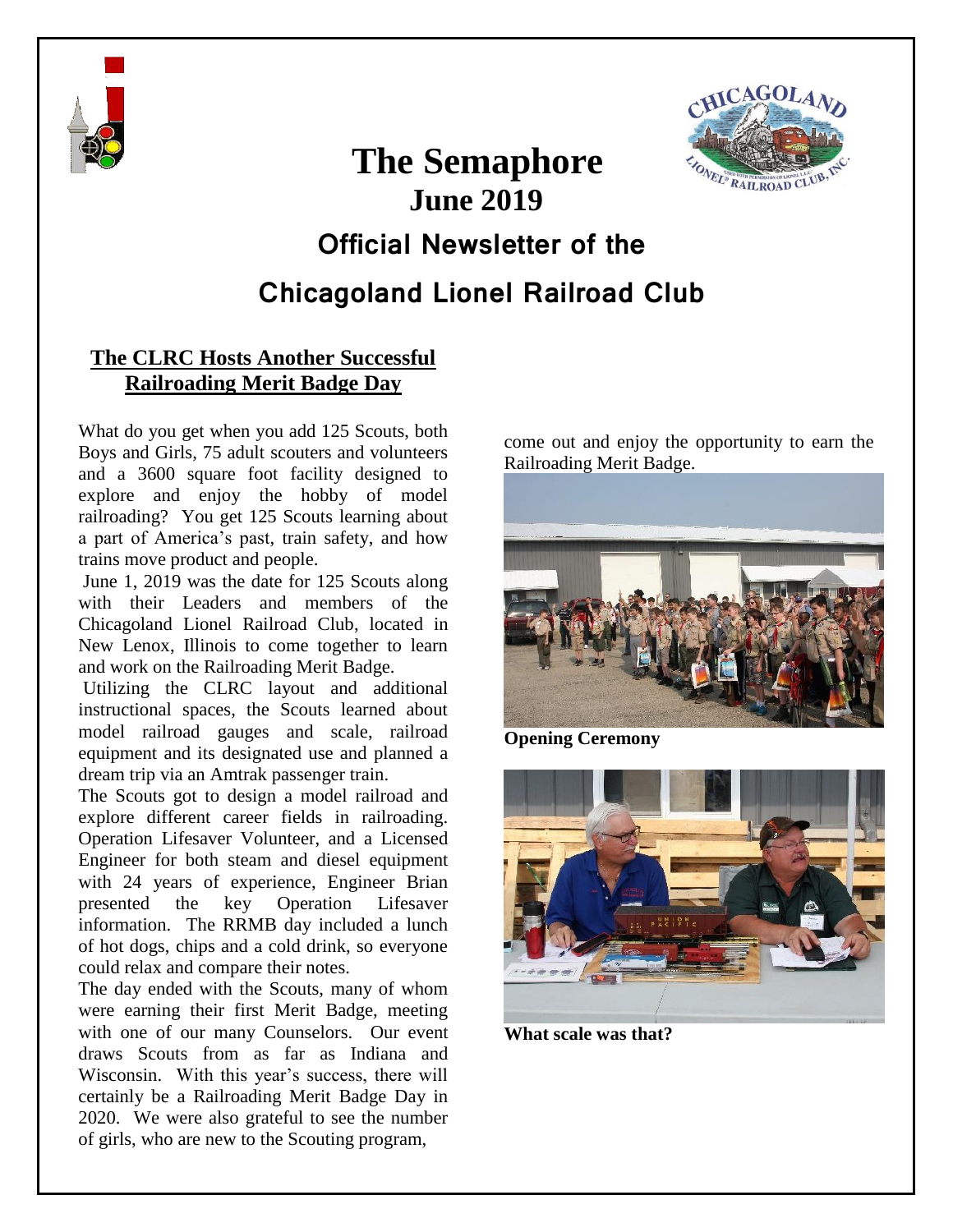

**Lunch was a busy place.**



**Railraod Safety anyone?**

Thanks to Kevin for the story, Jerry for the pictures and Herb foe the editing.

#### **Herbs Trip to Lionel**

I personally picked up the cars at Lionel at Concord, North Carolina. Much is going on. Lionel originally shared the building with another tenant and the other party has moved out. Now everything about Lionel has moved into the one Lionel building. While I was there, Service was moving in from the separate building across the street. Other remote Lionel facilities, such as the San Francisco location have been incorporated into the Lionel building as well as. While there, I had a chance to meet with Lauren Morris, Michael Phillips and Howard Hitchcock.

I passed on our 25th Anniversary CLRC Coffee Mug, CLRC Pen and CLRC Pin

Our club became a Lionel Service Station many years ago. Our relationship with the Lionel Service Station has been ongoing back to when Lionel was in Chesterfield, MI. While I was there, they were inventorying the many parts that where being transferred from their old building. I had a moment to see both Arron Fraser and Dean Brasseur in their new offices.

After the Lionel visit we had a chance to go to the Concord, NC Lionel Store. It has a few layouts and full of many items.



**Herb and the Lionel Leadership team**



**Anniversary cars ready to be loaded**

Thanks to Herb for the story and pictures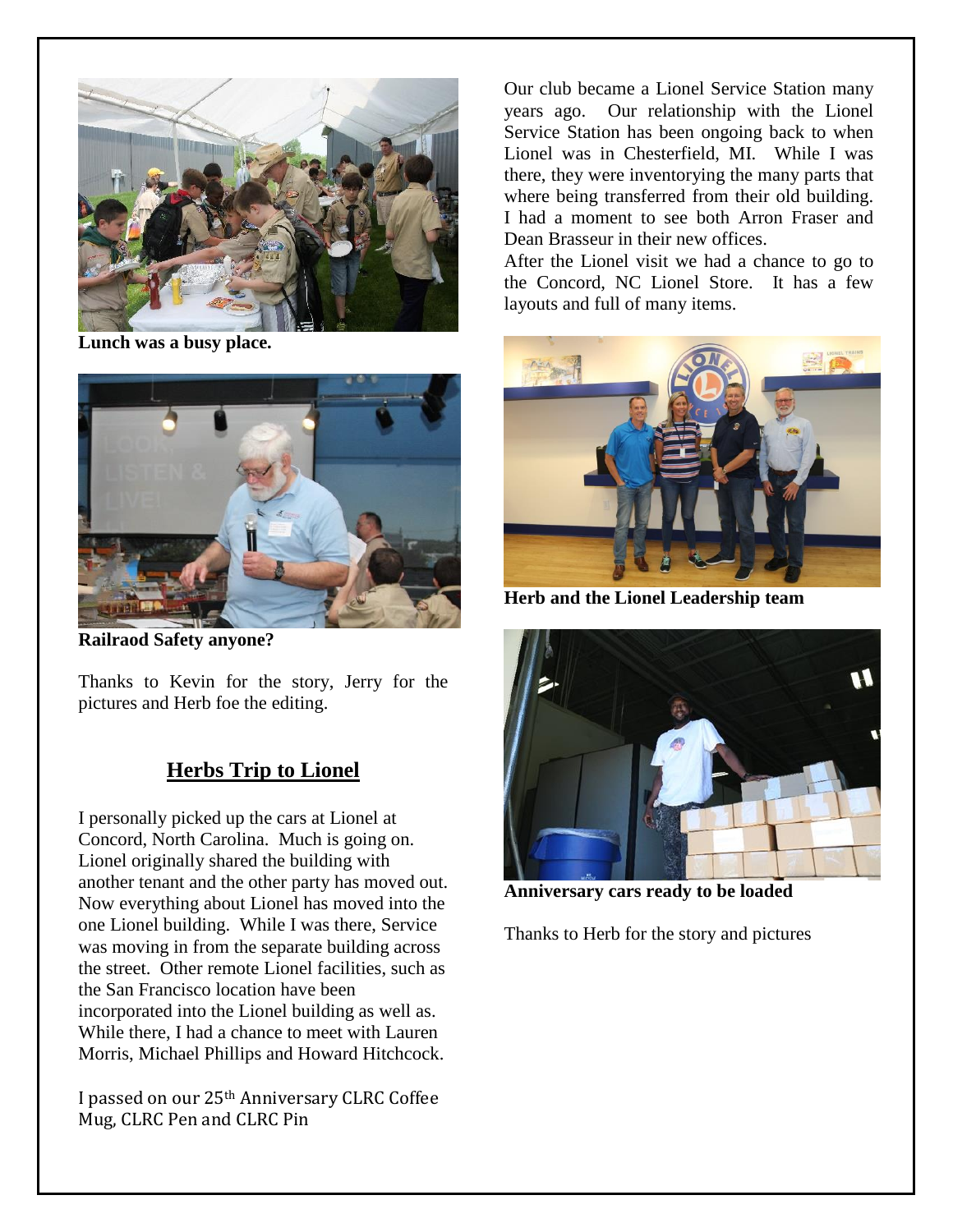#### **CLRC Library Move - 06/30/2019**

CLRC Members - The CLRC Library is being moved in order to make room for the anticipation of an air conditioning unit. The library will be moved to north wall in the mezzanine. Not all the periodicals will be moved. Only the books, O Gauge and Classic Toy Trains, and Model Railroad (if there is room) will be moved. Work will begin on July  $1<sup>st</sup>$  with the intent to be completed in two to three weeks. If you have any questions or comments please contact Joe Smolinski at 815-922-6689 or at [Josephsmolinski1@comcast.net.](mailto:Josephsmolinski1@comcast.net)



**Work begins on the library move** Thanks to Joe S. for the story and picture

#### **Train Derailment at CLRC - 06/29/2019**

The National Transportation and Safety Board (NTSB) will be at the CLRC Clubhouse today to investigate the derailment of a Rock Island freight train. The derailment occurred on Saturday, 06/29/2019, at 11:45 am. While the investigation need to be completed the preliminary report points to a malfunction at a switch where pictures show the box cars derailed. The good news is that one was injured and the cars remained upright. The outcome could have been much worse at the derailment was right next to the popular Route 66. The C&NW railroad was called in to help to get the cars back on the track.



**The Rock Island derailment**



**Work crews are on the scene**

Thanks to Joe S. for the story and Mark F. for the pictures



Hi Members, Joe S. sent the document to Lionel with everyone's input. Lauren Morris has acknowledged she received it and has forwarded it to Lionel's Upper Management for their review.

Thank you for being valued CLRC club members and Lionel Ambassadors!